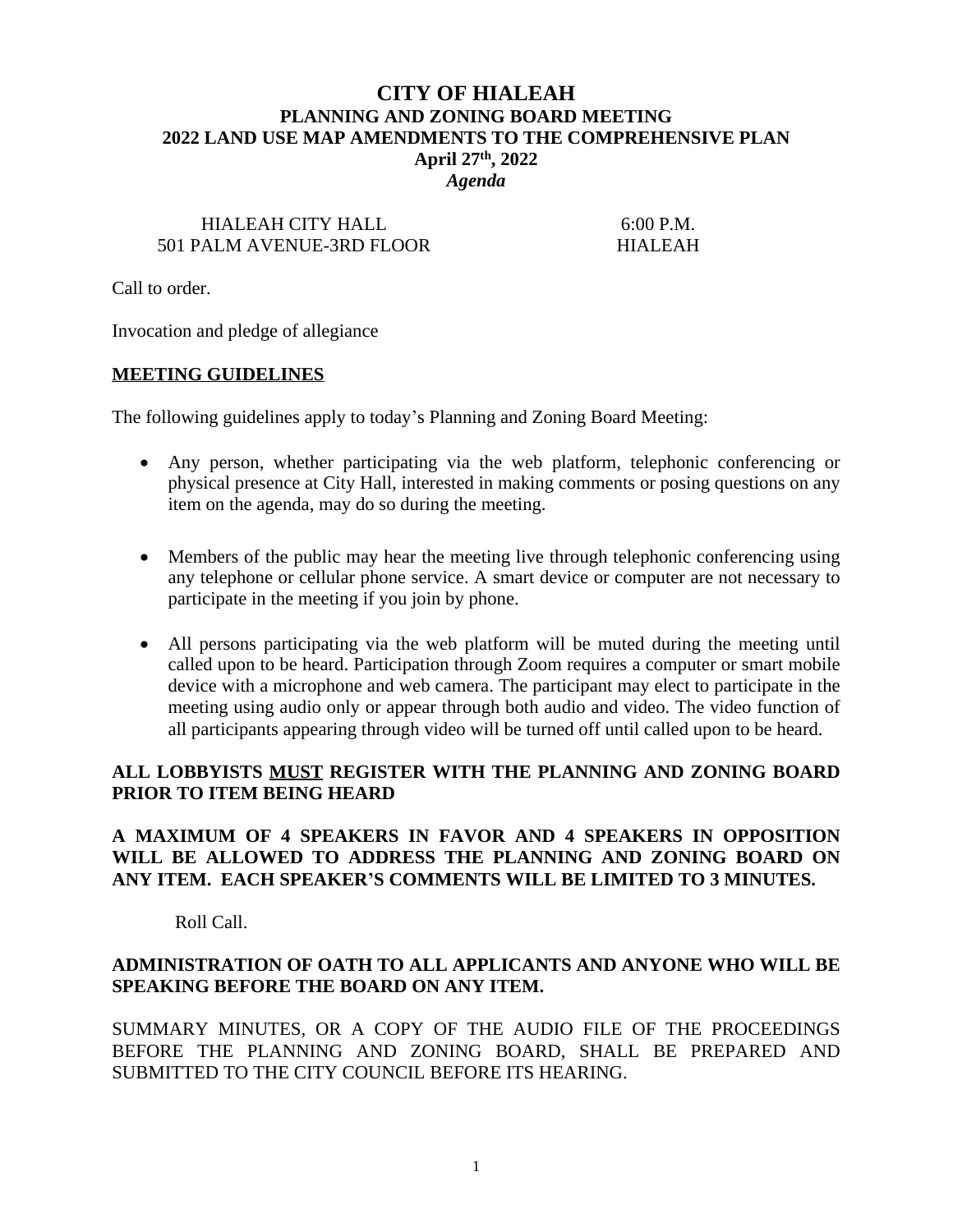## **THE PLANNING AND ZONING BOARD RECOMMENDATIONS FOR THE FOLLOWING PUBLIC HEARING REQUESTS WILL BE HEARD BY THE CITY COUNCIL, AT ITS SCHEDULED MEETING OF TUESDAY, MAY 10TH, 2022.**

**LU-1. Small Scale Amendment** from Commercial to Transit Oriented Development District. Property located at **1067 East 25th Street,** Hialeah zoned C-2 (Liberal Retail Commercial District).

**Applicant: BEC Housing Trust, LLC.**

## **CITY OF HIALEAH PLANNING AND ZONING BOARD MEETING**

1. Approval of Planning and Zoning Board Summary Agenda of April 13<sup>th</sup>, 2022 as submitted.

A WRITTEN DECISION AND RESOLUTION WILL BE PREPARED AND PRESENTED FOR REVIEW TO THE CITY COUNCIL. THE CITY COUNCIL IS AUTHORIZED TO AFFIRM, AFFIRM WITH CONDITIONS, OR OVERRIDE THE DECISIONS BY RESOLUTION. AFTER THE RESOLUTION IS ADOPTED, CONTACT A MEMBER OF THE CITY CLERK'S OFFICE TO OBTAIN A COPY OF THE FINAL DECISION AND RESOLUTION. UPON YOUR RECEIPT OF THE FINAL DECISION AND RESOLUTION, CONTACT THE BUILDING DEPARTMENT TO OBTAIN YOUR REQUIRED BUILDING PERMIT. SUMMARY MINUTES, OR A COPY OF THE AUDIO FILE OF THE PROCEEDINGS BEFORE THE PLANNING AND ZONING BOARD, SHALL BE PREPARED AND SUBMITTED TO THE CITY COUNCIL BEFORE ITS HEARING.

# **THE PLANNING AND ZONING BOARD RECOMMENDATIONS FOR THE FOLLOWING PUBLIC HEARING REQUESTS WILL BE HEARD BY THE CITY COUNCIL, AT ITS SCHEDULED MEETING OF TUESDAY, MAY 24TH, 2022.**

**2. Final decision** to allow interior west side setback of 5.7 feet, where 6 feet are required, and allow rear setback of 14.8, where 20 feet are required for an existing terrace to be legalized. Property located at **780 SE 5 th Place**, Hialeah, zoned R-1 (One-Family District).

#### **Applicant: Justo A. Diaz**

# **THE PLANNING AND ZONING BOARD RECOMMENDATIONS FOR THE FOLLOWING PUBLIC HEARING REQUESTS WILL BE HEARD BY THE CITY COUNCIL, AT ITS SCHEDULED MEETING OF TUESDAY, MAY 10TH, 2022.**

**3. Rezoning** property from C-2 (Liberal Retail Commercial District) to TOD (Transit Oriented Development District) and variance permit to allow 10 stories, where 8 stories is the maximum allowed. Property located at **1067 East 25th Street**, Hialeah, zoned C-2 (Liberal Retail Commercial District).

**Applicant: BEC Housing Trust, LLC.**